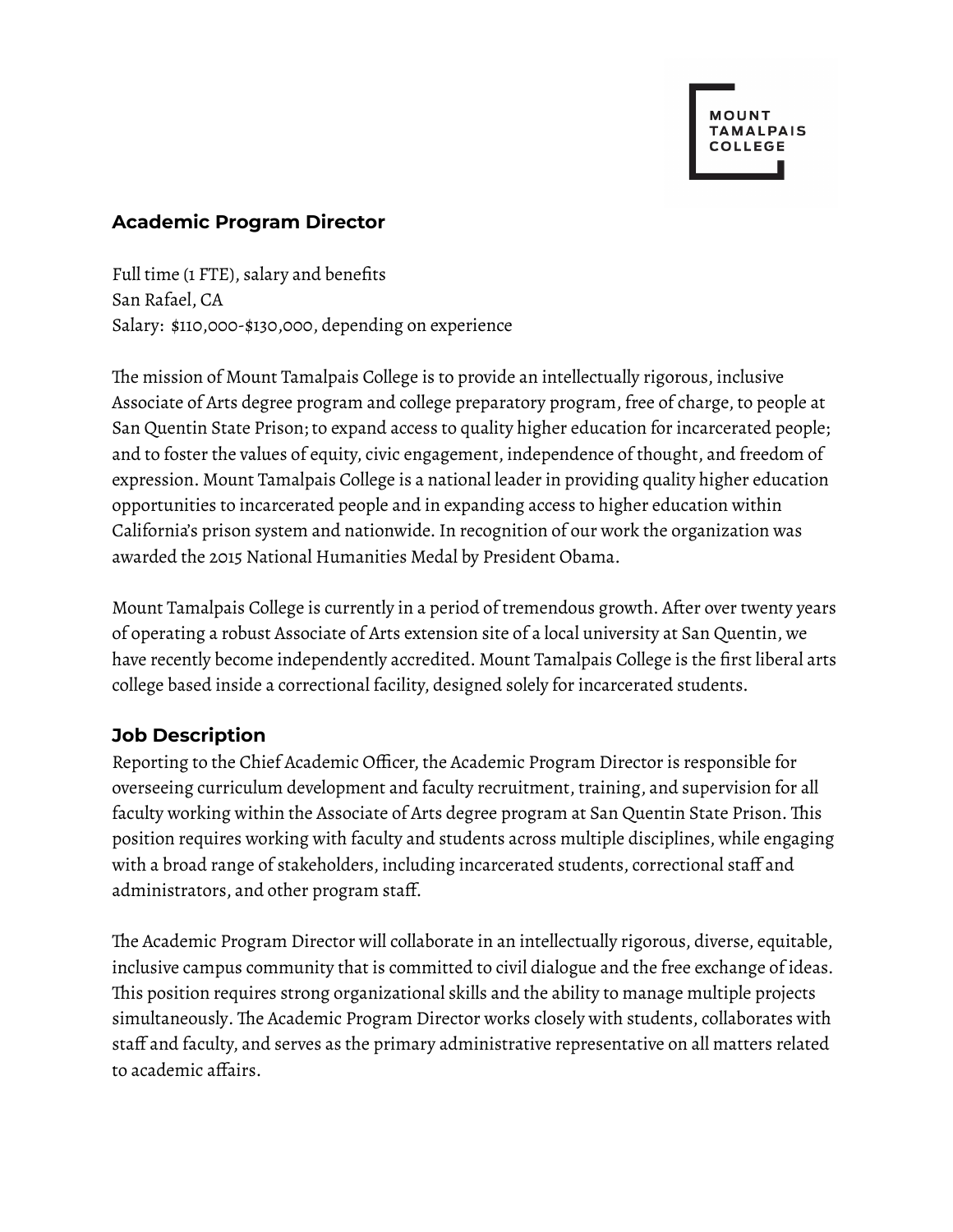The Academic Program Director supervises academic staff, including the STEM Program Coordinator, the Writing Program Coordinator, the Academic Affairs Assistant, and the Program Manager. The Academic Program Director works closely with the Chief Academic Officer, the Chief of Institutional Effectiveness and Research, and the Director of Advising and Student Services.

The Academic Program Director ordinarily spends approximately a third of their time inside the prison and two thirds working remotely or at the Mount Tamalpais College office in San Rafael. This job involves up to three miles of walking a day on uneven terrain and some lifting. Hours include at least two evenings a week and regular Sundays inside San Quentin.

The ideal candidate for this position is an academic and educator by training, and is excited to pursue a career advancing excellence in teaching and learning and providing administrative service at a small Associate degree granting college.

# **Core job duties**

- Work closely with the Chief Academic Officer and Director of Advising and Student Services on all aspects of program administration, including semester planning and scheduling
- Supervise and support Writing Program Coordinator, Learning Specialist, STEM Program Coordinator, and Program Manager
- Recruit volunteer faculty for all credit courses in the social sciences and humanities
- Provide ongoing supervision and support to instructors via advising on course planning, curriculum development, and syllabus design; individual and teaching team consultations; faculty meetings; and in-class observation
- Develop and deliver training to all instructors, TAs, and tutors, in collaboration with other college staff
- Support Chief of Institutional Effectiveness and Research in assessment cycles for accreditation, including compiling data and continually devising programmatic improvements
- Act as Chair of the MTC Faculty Governance Committee and provide oversight of the committee's work
- Participate actively in training and professional development activities provided by MTC for external practitioners and other stakeholders
- Escort faculty into San Quentin several afternoons and evenings per week, and provide support on site for faculty and students during those times
- Maintain ongoing communication with San Quentin administrators and staff,regularly and as needed
- Assist with the planning and supervision of site visits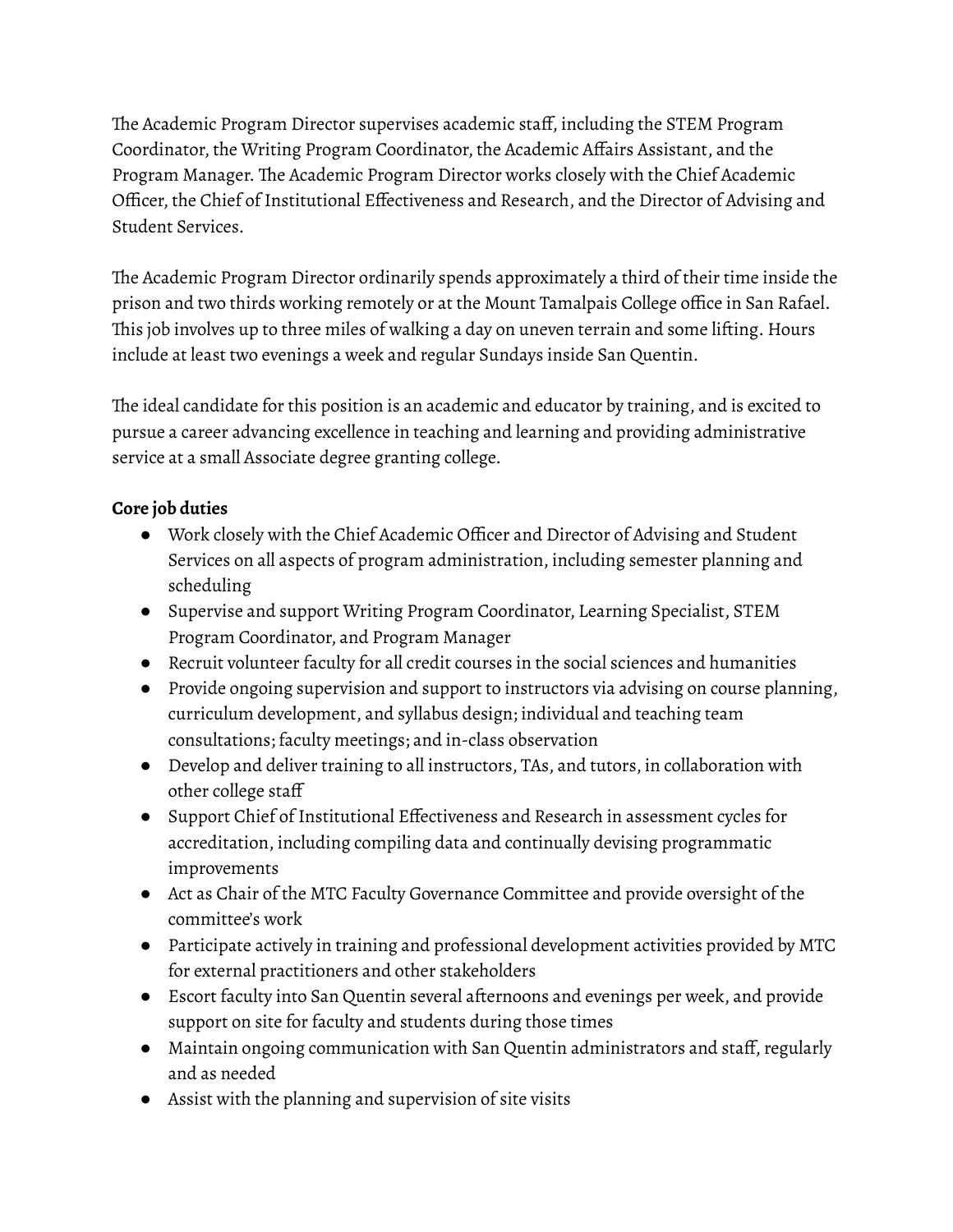### **Other job responsibilities**

- Collaborate with MTC's Advancement team on special projects, on- and off-site events, and fundraising-related activities
- Support program team with the planning and execution of special events inside San Quentin
- Plan MTC's annual academic conference, in collaboration with the Chief Academic Officer and the Program Team
- Participate in regular (bimonthly) all-staff meetings, and other organizational meetings
- Participate in weekly Program Team meetings and biweekly Academic Team meetings

# **Key success factors**

- Master's degree required; Ph.D. preferred
- Extensive graduate-level experience in the social sciences and/or humanities
- Extensive teaching experience
- Experience supervising and leading teams, including the ability to give clear and actionable feedback, to support each team member's development, and to support individual goal-setting of supervisees
- Commitment to cultivating academic rigor and excellence
- Outstanding communication skills (written, verbal, presentation, etc.)
- Ability to manage multiple competing priorities under tight deadlines
- Strong organizational and time management skills; detail-orientation and capacity to multitask
- Analytical thinker, team-builder
- Commitment to fostering a collegial and collaborative work environment
- Ability to communicate effectively with diverse constituents, including students, faculty, staff colleagues, prison staff and administrators, donors, and others
- Strong sense of personal responsibility and exceptionally self-motivated
- Mastery of computer skills (MS Office Suite with strong emphasis on Excel, Google Docs, Sheets, Groups, and Calendar, Salesforce CRM, etc.)
- On prison escort days, the position is physically active, including spending at least 1/3 of the day walking or standing, a 1/2 mile walk at least twice a day, and lifting up to 15 lbs.

# **Compensation and Benefits**

Mount Tamalpais College offers competitive compensation, flexible work policies, and a collaborative work environment. Our benefits package includes medical, dental, and vision insurance, and the full cost of each plan is covered by Mount Tamalpais College. We also offer vacation and holiday pay, as well as opportunities for professional development.